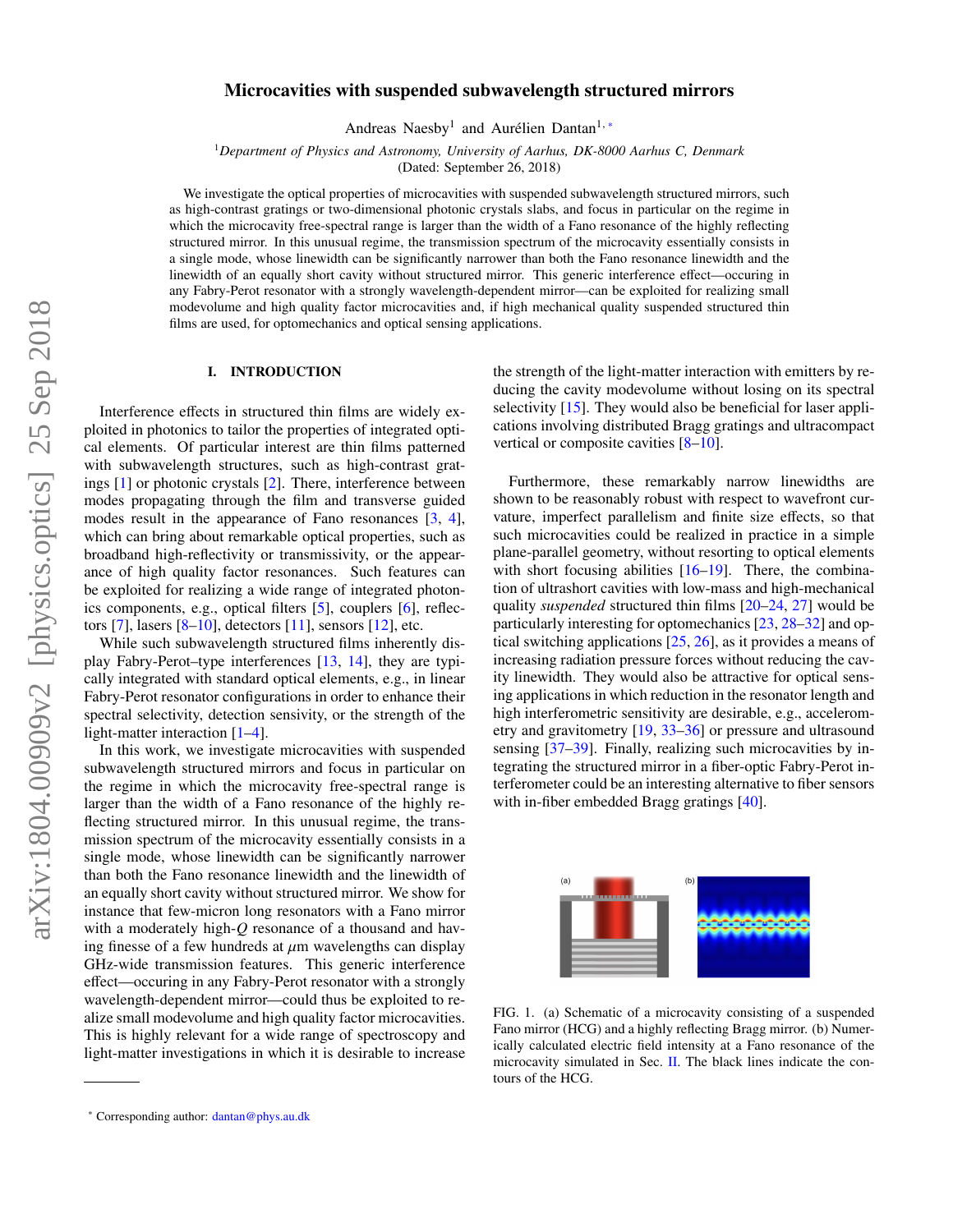### <span id="page-1-0"></span>II. IDEALIZED 1D MODEL

We start by considering an idealized one-dimensional scattering model, in which the optical resonator consists of two parallel, absorption-free mirrors (fig. [1\)](#page-0-1): a highly reflecting mirror with amplitude transmission and reflection coefficients *r* and *t*, and a "Fano" mirror, whose reflection and transmission coefficients result of the interference between the direct transmission through the slab and a guided transverse mode [\[41,](#page-4-22) [42\]](#page-4-23)

<span id="page-1-1"></span>
$$
r_g(\omega) = i \frac{t_d \gamma + r_d(\omega - \omega_0)}{\gamma + i(\omega - \omega_0)}, \quad t_g(\omega) = \frac{r_d \gamma - t_d(\omega - \omega_0)}{\gamma + i(\omega - \omega_0)}, \quad (1)
$$

where  $t_d$  and  $r_d$  are the normal incidence transmission and reflection coefficients, and  $\gamma$  the width of the transverse guided resonance mode with frequency  $\omega_0$ . This coupled-mode model is known to accurately reproduce the Fano resonances typically observed with subwavelength high-contrast grating (HCG) or photonic crystal structures [\[2,](#page-3-1) [3\]](#page-3-2), and can thus be used as a simple basis to discuss the physics of Fano mirror resonators. For convenience, we start by modelling the mirrors as infinitely thin 1D scatterers, characterized by their polarizabilities  $\zeta = -ir/t$  and  $\zeta_g(\omega) = -ir_g(\omega)/t_g(\omega)$ , respectively. We assume that the highly-reflecting mirror polarizability  $\zeta$  does not significantly vary over the frequency range of interest, while the frequency dependence of  $\zeta_g(\omega)$  is prescribed by eq. [\(1\)](#page-1-1). Denoting by *l* the cavity length, the overall transmission of the optical resonator is then given by

$$
\mathcal{T} = \left| \frac{t t_g(\omega)}{1 - r r_g(\omega) e^{i2\omega l/c}} \right|^2.
$$
 (2)

To simplify the discussion we assume that the cavity length *l* is chosen such that the guided mode resonance frequency  $\omega_0$  coincides with one of the bare optical cavity resonance frequencies, satisfying  $\omega_0 = (c/2l)(2\pi p + \arctan(1/\zeta))$ , with *p* an integer and *c* the speed of light in vacuum. We assume  $r_g$ and  $t_g$  real for simplicity, and take  $\zeta(\omega_0) \sim \zeta$  in order to mimic a symmetric cavity.

Depending on the ratio of the free spectral range  $\gamma_{FSR}$  = *<sup>c</sup>*/(2*l*) and the width of the subwavelength structured mirror resonance  $\gamma$ , two regimes can be considered. Typically, "long" cavities and mirrors with relatively broad Fano resonances  $(\gamma_{FSR} \ll \gamma)$  exhibit, within the bandwidth of the Fano resonance, Lorentzian cavity resonances with a linewidth given by the "bare" cavity linewidth  $\kappa = \gamma_{FSR}/\pi \zeta^2$  (for  $\zeta \gg 1$ ). By the "bare" cavity we refer here to a cavity having the same length "bare" cavity we refer here to a cavity having the same length, but for which both mirrors have a frequency-independent polarizability  $\zeta$ . This regime is illustrated in Fig. [2a](#page-1-2) for a  $\sim 200$  $\mu$ m-long cavity consisting of a highly reflecting mirror with  $|r|^2 = 0.99$  and a Fano mirror with an optical resonance around  $940$  nm having a *O*-factor of 20 resulting in a ratio  $\gamma = 5\gamma_{\text{CSD}}$ 940 nm having a *Q*-factor of 20, resulting in a ratio  $\gamma = 5\gamma_{FSR}$ . The spectrum indeed exhibits cavity modes with linewidth  $\kappa$ around the Fano mirror resonance, while modes with larger linewidth and lower peak transmission are observed away from  $\omega_0$  due to the decrease in reflectivity of the Fano mirror.

However, for a short enough cavity, such that  $\gamma_{FSR} \gg \gamma$ , the cavity spectrum consists in one mode only, having a resonance



<span id="page-1-2"></span>FIG. 2. Transmission spectrum of (a)  $206.8 \mu$ m-long resonator with low-*Q* Fano mirror resonance of 21.3 ( $\gamma = 5\gamma_{FSR}$ ) and (b) 8.5 µm-long resonator with high-*<sup>Q</sup>* Fano mirror resonance of 900 ( $\gamma = \gamma_{FSR}/100$ ). Parameters:  $|r|^2 = |t_d|^2 = 0.99$ ,  $\lambda_0 = 2\pi c/\omega_0 = 940$ <br>nm. The plain blue curves show the results of the transfer matrix calnm. The plain blue curves show the results of the transfer matrix calculations, while the dashed red and dashed-dotted black curves show the Fano mirror reflectivity  $|r_g|^2$  and the bare cavity spectrum, respectively. The dashed magenta curve in (b) shows the result of eq. [\(3\)](#page-1-3). (c) Full-numerical simulation of the transmission spectrum of a realistic Fano cavity (blue dots) consisting of a HCG and a Bragg mirror with parameters similar to (b). The red circles show the HCG reflectivity and the inset a zoom around the 6 pm (2 GHz)-wide resonant transmission line.

frequency close to  $\omega_0$ . Remarkably, the linewidth of this mode can be much narrower than both the bare cavity linewidth  $\kappa$ and the Fano mirror resonance width  $\gamma$ . Assuming  $\zeta_g(\omega_0)$  =  $\zeta \gg 1$ , the transmission around resonance can be shown to be approximately given by

<span id="page-1-3"></span>
$$
\mathcal{T}(\delta) \simeq \frac{1}{1 + F\left(\frac{\delta}{1 - \zeta \delta}\right)^2},\tag{3}
$$

where  $\delta = (\omega - \omega_0)/\gamma$  and  $F \approx \zeta^4$  is the coefficient of finesse<br>of the bare cavity. The resulting Fano resonance profile disof the bare cavity. The resulting Fano resonance profile disblays a linewidth  $\gamma/\sqrt{F}$ , which is narrower than that of the Fano mirror by a factor given by the coefficient of finesse of Fano mirror by a factor given by the coefficient of finesse of the cavity. This effective narrowing in presence of the highlyreflecting cavity mirror can be understood by realizing that, even though the Fabry-Perot resonator only possesses one resonant mode, constructive interference occurs only for photons √ whose frequency detuning after ~  $\sqrt{F}$  roundtrips from the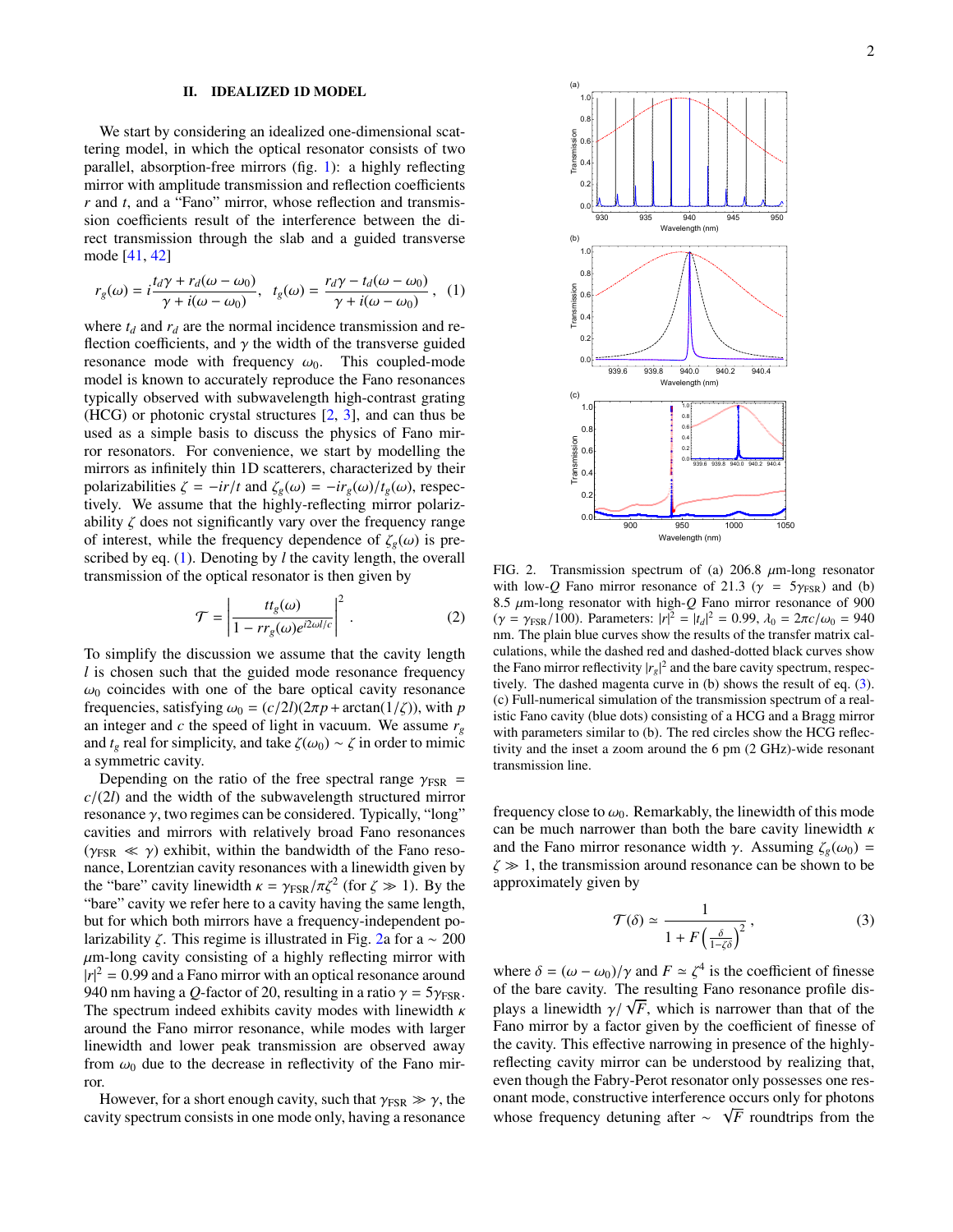Fano resonance frequency is less than  $\gamma$ . This phase sensitivity enhancement can also be seen as a general feature of coupled resonant cavity systems [\[43,](#page-4-24) [44\]](#page-4-25). Figure [2b](#page-1-2) shows the transmission of an 8.5  $\mu$ m-long cavity with a Fano mirror with  $Q \sim 10^3$ , such that  $\gamma = \gamma_{FSR}/100$ . The resulting transmission linewidth is  $\sim 10$  pm substantially narrower than the mission linewidth is  $\sim 10$  pm, substantially narrower than the bare cavity linewidth of 0.26 nm and the Fano mirror width of <sup>1</sup>.04 nm, and its profile is seen to be accurately reproduced by eq.  $(3)$ .

To assess the results obtained with the infinitely thin scatterer model we numerically simulate the transmission spectrum of a cavity similar to that of Fig. [2b](#page-1-2), consisting in a HCG and a multilayer Bragg mirror as in Fig. [1.](#page-0-1) We base ourselves on the HCG structures patterned on suspended sillicon nitride films [\[20,](#page-4-9) [29,](#page-4-26) [46\]](#page-5-0), but note that similar results could readily be obtained with photonic crystal structures [\[19,](#page-4-8) [21–](#page-4-27) [24,](#page-4-10) [27,](#page-4-11) [32,](#page-4-14) [45\]](#page-5-1). We consider a 200 nm-thick silicon nitride slab (refractive index  $n = 2.0$ ), in which a high contrast grating with a period of 779 nm and 705 nm-wide, 50 nm-deep rectangular grating fingers is etched, in combination with a Bragg mirror consisting in 18 alternate layers of  $SiO<sub>2</sub>$  $(n = 1.455)$  and Ta<sub>2</sub>O<sub>5</sub>  $(n = 2.041)$  with  $\pi/2$  thickness, and simulate the field propagation (TM polarisation) using the finite element modeling software Comsol using periodic Floquet boundary conditions. In this way, we realistically simulate a Fano mirror and a highly-reflecting mirror with parameters close to those of Fig. [2b](#page-1-2). For a cavity length of 8.<sup>59</sup>  $\mu$ m, a ~ 6 pm-wide (~ 2 GHz) transmission line is obtained (Fig. [2c](#page-1-2)), thus supporting the previous analysis. Let us also point out that the numbers chosen in this example for the reflectivity level (99%) and optical quality factor  $(10^3)$  of the Fano mirrors are quite realistic experimentally [\[20,](#page-4-9) [23\]](#page-4-12). Substantially narrower linewidths could in principle be obtained, were one to use even more reflecting mirrors [\[27,](#page-4-11) [29\]](#page-4-26) and/or ultrahigh-*Q* Fano resonances [\[5,](#page-3-4) [12\]](#page-4-3).

## III. TRANSVERSE EFFECTS

We now address effects going beyond the 1D scenario and start by investigating the effect of the incoming field transverse wavefront on the microcavity linewidth. For perfectly parallel plane mirrors, taking the wavefront curvature into account sets a fundamental limit to the achievable finesse and linewidth of the resonator. Such wavefront effects are particularly relevant for Fano mirrors whose structured area is relatively small, thus constraining the incoming beam size to avoid diffraction losses and, thereby, increasing the beam divergence inside the microcavity. For the sake of concreteness we assume an incoming Gaussian  $TEM_{00}$  mode having its waist  $w_0$  at the Fano mirror. We take  $w_0$  to be much smaller than the structured area in order to neglect trivial diffraction effects. Under these assumptions the outgoing field amplitude after the highly reflecting mirror is given by an infinite sum of reflected components

$$
E(r, l) = \sum_{n} t t_{g}(r r_{g})^{n} e^{ikz_{n}} \exp\left(-\frac{r^{2}}{w(z_{n})^{2}}\right) \exp\left[i k \frac{r^{2}}{2R(z_{n})} - i \psi(z_{n})\right] \frac{\sqrt{2/\pi}}{w(z_{n})}
$$
\n(4)

where  $k = 2\pi/\lambda$ ,  $z_n = (1 + 2n)l$ ,  $R(z) = z[1 + (z_R/z)^2]$ ,<br> $z_n = \pi v^2/(1 - v(z)) = v(z_n)[1 + (z/z_n)^2]$  and  $v(z) = \arctan(z/z_n)$  $z_R = \pi w_0^2/\lambda$ ,  $w(z) = w_0 \sqrt{1 + (z/z_R)^2}$  and  $\psi(z) = \arctan(z/z_R)$ <br>are the standard Gaussian beam parameters. The relative are the standard Gaussian beam parameters. The relative transverse dephasing and reduction in reflectivity, which increase for each roundtrip, will obviously lead to a broadening of the spectrum and reduced cavity transmission, as compared to those observed in the idealized 1D plane-wave model. The normalized cavity transmission  $T = \int_0^\infty |E(r, l)|^2 2\pi r dr$  is plot-<br>ted on Fig. 3 for the same cavities as in Fig. 2 and for two ted on Fig. [3](#page-2-0) for the same cavities as in Fig. [2](#page-1-2) and for two different waist sizes of 20 and 50  $\mu$ m. Figure [3a](#page-2-0) shows that the transmission of the long cavity is substantially broadened and reduced, even for the larger waist of 50  $\mu$ m which corresponds to a Rayleigh range of 8 mm. In contrast, the linewidth of the short cavity is only slightly affected by wavefront curvature effects (Fig. [3b](#page-2-0)). This highlights another practical benefit of ultrashort Fano microcavities, for which ultranarrow transmission lines can be obtained even without resorting to Fano mirrors with focusing abilities [\[16](#page-4-7)[–19\]](#page-4-8).



<span id="page-2-0"></span>FIG. 3. (a) and (b): Transmission spectra of the cavities of Fig. [2a](#page-1-2) and [2b](#page-1-2), respectively, taking into account the Gaussian wavefunction of the incoming light field. Plain (blue): plane wave case, full dots:  $w_0$  = 50  $\mu$ m, empty circles:  $w_0$  = 20  $\mu$ m. For reference, dashed (black): bare cavity spectrum, dash-dotted (red): Fano mirror reflectivity.

Another transverse effect worth investigating is the sensitivity of the microcavity linewidth with respect to imperfect parallelism between the mirrors. We still assume that the previous Gaussian mode impinges at normal incidence (*z*direction) on the Fano mirror, but now the highly reflecting mirror makes an angle  $\epsilon$  with the Fano mirror plane in the, say, *x*-direction. Following the approach of Ref. [\[47\]](#page-5-2), geometrical considerations for the reflected field amplitudes lead to an outgoing field amplitude after the highly reflecting mirror given by

$$
E(x, y, l) = \sum_{n} t t_g (r r_g)^n E_n (x - x_n, y, l + z_n),
$$
 (5)

where  $E_n(x, y, z) = E_{in}(x \cos(2n\epsilon), y, z + x \sin(2n\epsilon)) \sqrt{\cos(2n\epsilon)}$ <br>is the field amplitude having experienced a wavefront tilt by is the field amplitude having experienced a wavefront tilt by 2*n* $\epsilon$ , *x<sub>n</sub>* = *l*/ tan( $\epsilon$ )(1/ cos(2*n* $\epsilon$ ) − 1) is the transverse walk-off of the *n*-th outgoing beam,  $z_n = l \tan(2n\epsilon) / \tan(\epsilon)$  is the distance travelled by the *n*-th outgoing beam with reference to the direct transmission beam  $(n = 0)$ .  $E_{\text{in}}$  is the incoming

,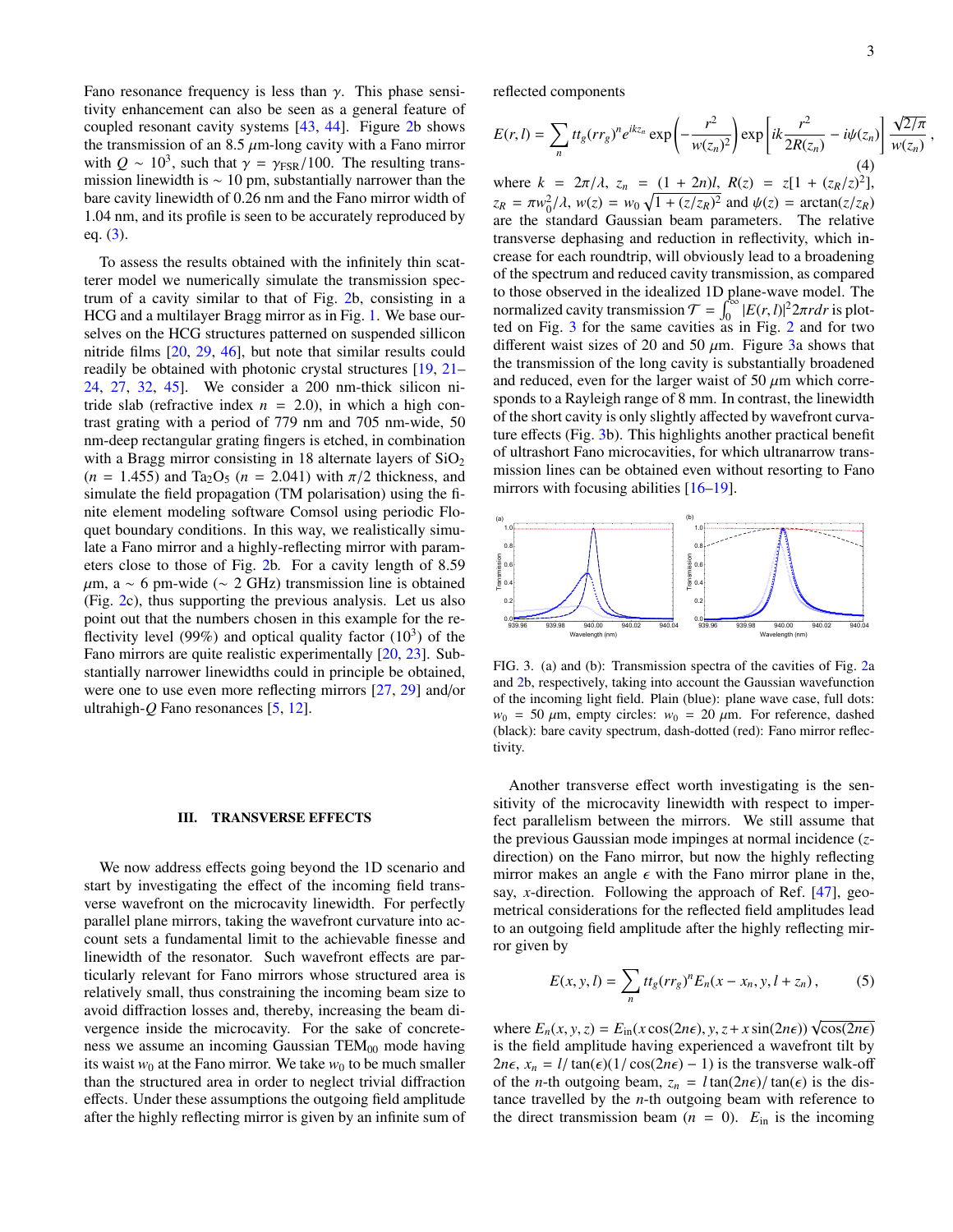Gaussian modefunction at the Fano mirror. Figure [4](#page-3-7) shows the resonance linewidth and resonant transmission levels of the previous 8.5  $\mu$ m-long cavity with a  $Q = 900$  Fano mirror resonance, for an incoming beam waist of 20  $\mu$ m and for tilt angles which are achievable by, e.g., assembly of commercial silicon nitride membranes [\[48\]](#page-5-3). The linewidth broadening and resonant transmission reduction are consistent with the observation that, for small tilt angles, tilt-induced beam walkoff corrections scale as  $F(\epsilon/\theta)^2$ , where  $\theta = \lambda/\pi w_0$  is<br>the Gaussian beam divergence [48]. For a given degree of the Gaussian beam divergence [\[48\]](#page-5-3). For a given degree of parallelism and cavity finesse, there generally exists an optimal waist size which minimizes the linewidth, as too large a beam increases the dephasing due to the tilt-induced beam walkoff, but too small a beam results in stronger wavefront effects. Let us finally note that these effects, in particular for high-finesse cavities, would be mitigated by the use of Fano mirrors with focusing abilities  $[16–19]$  $[16–19]$  or a well-controlled monolithic nanofabrication process [\[32\]](#page-4-14).



<span id="page-3-7"></span>FIG. 4. Resonance linewidth (black dots) and resonant transmission level (gray squares) of an 8.5  $\mu$ m-long cavity with a  $Q = 900$  Fano mirror, for various tilt angles  $\epsilon$ .  $w_0 = 20 \ \mu \text{m}$  and  $|r|^2 = |t_d|^2 = 0.99$ .<br>The lines are quides for the eyes The lines are guides for the eyes.

Last, as abovementioned, the finite lateral size of the structured area may limit in practice the beam waist size. However, as the waist is reduced, the divergence of the beam increases and coupling to other modes in the structure may induce extra loss and broaden the Fano resonance of the structured mirror itself [\[21,](#page-4-27) [22,](#page-4-28) [24,](#page-4-10) [29\]](#page-4-26). To estimate the minimum waist size required for such couplings not to play a role in a realistic structure we follow Ref. [\[29\]](#page-4-26) and make use of Rigorous Coupled Wave Analysis simulations [\[49\]](#page-5-4) to calculate the variations of the reflectivity at the Fano resonance wavelength of 939.8 nm of the HCG simulated in Fig. [2c](#page-1-2) as a function of the incidence angle of TM-polarized plane waves illuminating the infinite grating structure. These variations are shown in Fig. [5;](#page-3-8) it can be seen that the reflectivity reaches a 99% level for an angle  $\theta \approx 0.04$  radians. Equating this angle with the far-field diffraction angle of a Gaussian beam  $\theta \simeq \lambda/(\pi w_0)$  yields a minimum waist value of  $w_0 \approx 7.5 \mu m$ . For waists larger than this value, as considered above, such finite-size effects are thus expected to play a negligible role.

### IV. CONCLUSION

To conclude, we investigated the generic transmission properties of a linear Fabry-Perot resonator incorporating a



<span id="page-3-8"></span>FIG. 5. Reflectivity at the resonant wavelength of 939.8 nm of the HCG simulated in Fig. [2c](#page-1-2), as a function of the incidence angle. The inset shows a zoom on the small angle/high reflectivity region.

Fano mirror with a strongly wavelength-dependent reflectivity, such as can be realized with high-constrast gratings or two-dimensional photonic crystals. We showed in particular that enhanced spectral resolution can be achieved with ultrashort microcavities using suspended structured membranes in a simple parallel-plane geometry and for realistic parameters. Cavities with vibrating Fano mirrors would be particularly interesting as integrated devices for photonics and sensing, and, if further combined with electrical actuation [\[46,](#page-5-0) [50\]](#page-5-5), for nano-electro-optomechanics [\[51\]](#page-5-6).

## FUNDING

The Velux Foundations.

- <span id="page-3-0"></span>[1] C. J. Chang-Hasnain and W. Yang, *High-contrast gratings for integrated optoelectronics*, Adv. Opt. Photon., 4, 379 (2012).
- <span id="page-3-1"></span>[2] W. Zhou, D. Zhao, Y.-C. Shuai, H. Yang, S. Chuwongin, A.Chadha, J.-H. Seo, K. X. Wang, V. Liu, Z. Ma, and S. Fan, *Progress in 2D photonic crystal Fano resonance photonics*, Progress in Quantum Electronics 38, 1 (2014).
- <span id="page-3-2"></span>[3] A. E. Miroshnichenko, S. Flach, and Y. S. Kivshar, *Fano resonances in nanoscale structures*, Rev. Mod. Phys. 82, 2257 (2010).
- <span id="page-3-3"></span>[4] M. F. Limonov, M. V. Rybin, A. N. Poddubny, and Y. S. Kivshar, *Fano resonances in photonics*, Nature Photon. 11, 543

82017).

- <span id="page-3-4"></span>[5] Y. Shuai, D. Zhao, Z. Tian, J.-H. Seo, D. V. Plant, Z. Ma, S. Fan, and W. Zhou, *Double-layer Fano resonance photonic crystal filters*, Opt. Express 21, 24582 (2013).
- <span id="page-3-5"></span>[6] Y. Zhou, V. Karagodsky, B. Pesala, F. G. Sedgwick, and C. J. Chang-Hasnain, *A novel ultra-low loss hollow-core waveguide using subwavelength high-contrast gratings*, Opt. Express 17, 1508 (2009).
- <span id="page-3-6"></span>[7] F. Brückner, D. Friedrich, T. Clausnitzer, M. Britzger, O. Burmeister, K. Danzmann, E.-B. Kley, A. Tünnermann, and R. Schnabel, *Realization of a Monolithic High-Reflectivity Cav-*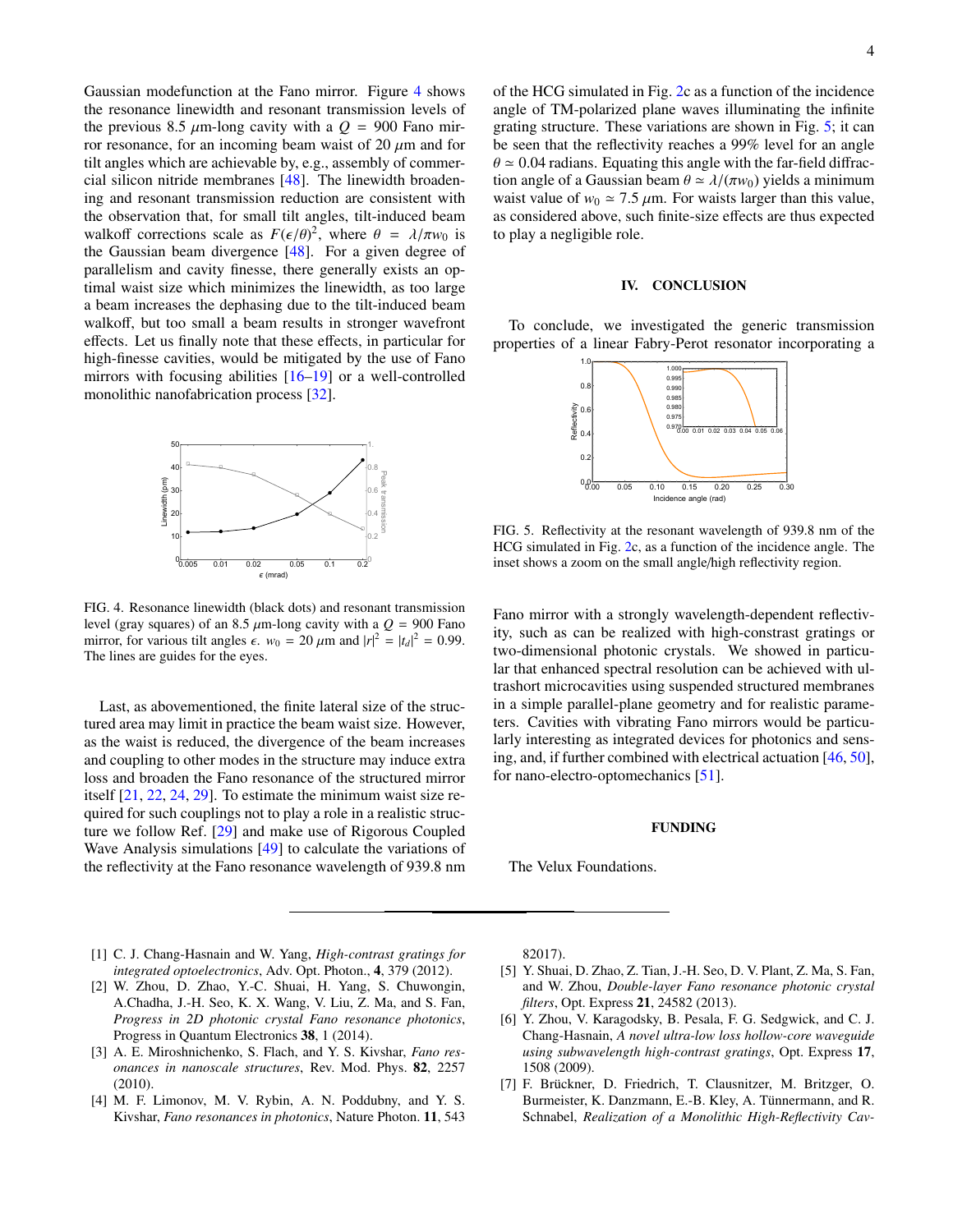- <span id="page-4-0"></span>[8] M. C. Y. Huang, Y. Zhou, and C. J. Chang-Hasnain, *A surfaceemitting laser incorporating a high-index-contrast subwavelength grating*, Nature Photonics 1, 119 (2007).
- [9] S. Boutami, B. Benbakir, X. Letartre, J. L. Leclercq, P. Regreny, and P. Viktorovitch, *Ultimate vertical Fabry-Perot cavity based on single-layer photonic crystal mirrors*, Opt. Express 15, 12443 82007).
- <span id="page-4-1"></span>[10] T. Wagner, M. Sudzius, A. Mischok, H. Fröb, and K. Leo, *Cross-coupled composite-cavity organic microresonators*, Appl. Phys. Lett. 109, 043302 (2016).
- <span id="page-4-2"></span>[11] L. Chen, H. Yang, Z. Qiang, H. Pang, L. Sun, Z. Ma, R. Pate, A. Stiff-Roberts, S. Gao, J. Xu, G. J. Brown, and W. Zhou, *Colloidal quantum dot absorption enhancement in flexible Fano filters*, Applied Physics Letters 96, 083111 (2010).
- <span id="page-4-3"></span>[12] Y. Zhou, M. Moewe, J. Kern, M. C. Y. Huang, and C. J. Chang-Hasnain, *Surface-normal emission of a high-Q resonator using a subwavelength high-contrast grating*, Opt. Express 16, 17282 (2008).
- <span id="page-4-4"></span>[13] C. Sauvan, P. Lalanne, and J. P. Hugonin, *Slow-wave e*ff*ect and mode-profile matching in photonic crystal microcavities*, Phys. Rev. B 71, 165118 (2005).
- <span id="page-4-5"></span>[14] V. Karagodsky, C. Chase, and C. J. Chang-Hasnain, *Matrix Fabry–Perot resonance mechanism in high-contrast gratings*, Opt. Lett. 36, 1714 (2011).
- <span id="page-4-6"></span>[15] M. H. Bitarafan and R. G. DeCorby, *On-Chip High-Finesse Fabry-Perot Microcavities for Optical Sensing and Quantum Information*, Sensors 17, 1748 (2017).
- <span id="page-4-7"></span>[16] D. Fattal, J. Li, Z. Peng, M. Fiorentino, and R. G. Beausoleil, *Flat dielectric grating reflectors with focusing abilities*, Nature Photonics 4, 466 (2010).
- [17] A. B. Klemm, D. Stellinga, E. R. Martins, L. Lewis, G. Huyet, L. O'Faolain, and T. F. Krauss, *Experimental high numerical aperture focusing with high contrast gratings*, Opt. Lett. 38, 3410 (2013).
- [18] A. Arbabi, Y. Horie, A. J. Ball, M. Bagheri, and A. Faraon, *Subwavelength-thick lenses with high numerical apertures and large e*ffi*ciency based on high-contrast transmitarrays*, Nature Communications 6, 7069 (2015).
- <span id="page-4-8"></span>[19] J. Guo, R. A. Norte, and S. Gröblacher, *Integrated optical force sensors using focusing photonic crystal arrays*, Opt. Express 25, 9196 (2017).
- <span id="page-4-9"></span>[20] U. Kemiktarak, M. Metcalfe, M. Durand, and J. Lawall, *Mechanically compliant grating reflectors for optomechanics*, Applied Physics Letters 100, 061124 (2012).
- <span id="page-4-27"></span>[21] C. H. Bui, J. Zheng, S. W. Hoch, L. Y. T. Lee, J. G. E. Harris, and C. W. Wong, *High-reflectivity, high-Q micromechanical membranes via guided resonances for enhanced optomechanical coupling*, Applied Physics Letters 100, 021110 (2012).
- <span id="page-4-28"></span>[22] R. A. Norte, J. P. Moura, and S. Gröblacher, *Mechanical Resonators for Quantum Optomechanics Experiments at Room Temperature*, Phys. Rev. Lett. 116, 147202 (2016).
- <span id="page-4-12"></span>[23] C. Reinhardt, T. Müller, A. Bourassa, and J. C. Sankey, *Ultralow-Noise SiN Trampoline Resonators for Sensing and Optomechanics*, Phys. Rev. X 6, 021001 (2016).
- <span id="page-4-10"></span>[24] S. Bernard, C. Reinhardt, V. Dumont, Y.-A. Peter, and J. C. Sankey, *Precision resonance tuning and design of SiN photonic crystal reflectors*, Opt. Lett. 41, 5624 (2016).
- <span id="page-4-15"></span>[25] X. Yang, C. Husko, C. W. Wong, M. Yu, and D.-L. Kwong, *Observation of femtojoule optical bistability involving Fano resonances in high-QV<sup>m</sup> silicon photonic crystal nanocavities*, Appl. Phys. Lett. 91, 051113 (2013).
- <span id="page-4-16"></span>[26] P.-C. Hui, D. Woolf, E. Iwase, Y.-I. Sohn, D. Ramos, M. Khan, A. W. Rodriguez, S. G. Johnson, F. Capasso, and M. Loncar, *Optical bistability with a repulsive optical force in coupled silicon photonic crystal membranes*, Appl. Phys. Lett. 103, 021102 (2013)
- <span id="page-4-11"></span>[27] X. Chen, C. Chardin, K. Makles, C. Caër, S. Chua, R. Braive, I. Robert-Philip, T. Briant, P.-F. Cohadon, A. Heidmann, T. Jacqmin, and S. Deleglise, *High-finesse Fabry-Perot cavities with bidimensional Si3N4 photonic-crystal slabs*, Light: Science & Applications 6, e16190 (2017).
- <span id="page-4-13"></span>[28] J. D. Thompson, B. M. Zwickl, A. M. Jayich, Florian Marquardt, S. M. Girvin, and J. G. E. Harris, *Strong dispersive coupling of a high-finesse cavity to a micromechanical membrane*, Nature 452, 72 (2008).
- <span id="page-4-26"></span>[29] U. Kemiktarak, M. Durand, M. Metcalfe, and J. Lawall, *Cavity optomechanics with sub-wavelength grating mirrors*, New J. Phys. 14, 125010 (2012)
- [30] A. Xuereb, C. Genes, and A. Dantan, *Strong Coupling and Long-Range Collective Interactions in Optomechanical Arrays*, Phys. Rev. Lett. 109, 223601 (2012).
- [31] P. Piergentili, L. Catalini, M. Bawaj, S. Zippilli, N. Malossi, R. Natali, D. Vitali, and G. D. Giuseppe, *Two-membrane cavity optomechanics*, New J. Phys. 20, 083024 (2018).
- <span id="page-4-14"></span>[32] C. Gärtner, J. P. Moura, W. Haaxman, R. A. Norte, and S. Gröblacher, *Integrated optomechanical arrays of two high reflectivity SiN membranes*, arxiv:1809.06372 (2018).
- <span id="page-4-17"></span>[33] A. G. Krause, M. Winger, T. D. Blasius, Q. Lin, and O. Painter, *A high-resolution microchip optomechanical accelerometer*, Nat. Photon. 6, 768 (2012).
- [34] F. G. Cervantes, L. Kumanchik, J. Pratt, and J. M. Taylor, *High sensitivity optomechanical reference accelerometer over 10 kHz*, Appl. Phys. Lett. 104, 221111 (2014).
- [35] F. Armata, L. Latmiral, A. D. K. Plato, and M. S. Kim, *Quantum limits to gravity estimation with optomechanics*, Phys. Rev. A 96, 043824 (2017).
- <span id="page-4-18"></span>[36] S. Qvarfort, A. Serafini, P. F. Barker, and S. Bose, *Gravimetry through non-linear optomechanics*, Nature Comm. 9, 3690 (2018).
- <span id="page-4-19"></span>[37] A. Naesby, S. Naserbakht, and A. Dantan, *E*ff*ects of pressure on suspended micromechanical membrane arrays*, Applied Physics Letters 111, 201103 (2017).
- [38] S. M. Leinders, W. J. Westerveld, J. Pozo, P. L. M. J. van Neer, B. Snyder, P. O'Brien, H. P. Urbach, N. de Jong, and M. D. Verweij, *A sensitive optical micro-machined ultrasound sensor (OMUS) based on a silicon photonic ring resonator on an acoustical membrane*, Sci. Rep. 5, 14328 (2015).
- <span id="page-4-20"></span>[39] S. Basiri-Esfahani, A. Armin, S. Forstner, and W. P. Bowen, *Cavity optomechanical ultrasound sensing*, arxiv:1805.01940 (2018).
- <span id="page-4-21"></span>[40] M. R. Islam, M. M. Ali, M.-H. Lai, K.-S. Lim, and H. Ahmad, *Chronology of Fabry-Perot Interferometer Fiber-Optic Sensors and Their Applications: A Review*, Sensors 14, 7451 (2014).
- <span id="page-4-22"></span>[41] S. Fan and J. D. Joannopoulos, *Analysis of guided resonances in photonic crystal slabs*, Phys. Rev. B 65, 235112 (2002).
- <span id="page-4-23"></span>[42] S. Fan, W. Suh, and J. D. Joannopoulos, *Temporal coupledmode theory for the Fano resonance in optical resonators*, J. Opt. Soc. Am. A 20, 569 (2003).
- <span id="page-4-24"></span>[43] I. Golub, *Distributed exponential enhancement of phase sensitivity and intensity by coupled resonant cavities*, Opt. Lett. 31, 507 (2006).
- <span id="page-4-25"></span>[44] D. D. Smith, H. Chang, and K. A. Fuller, *Whispering-gallery mode splitting in coupled microresonators*, J. Opt. Soc. Am. B 20, 1967 (2003).